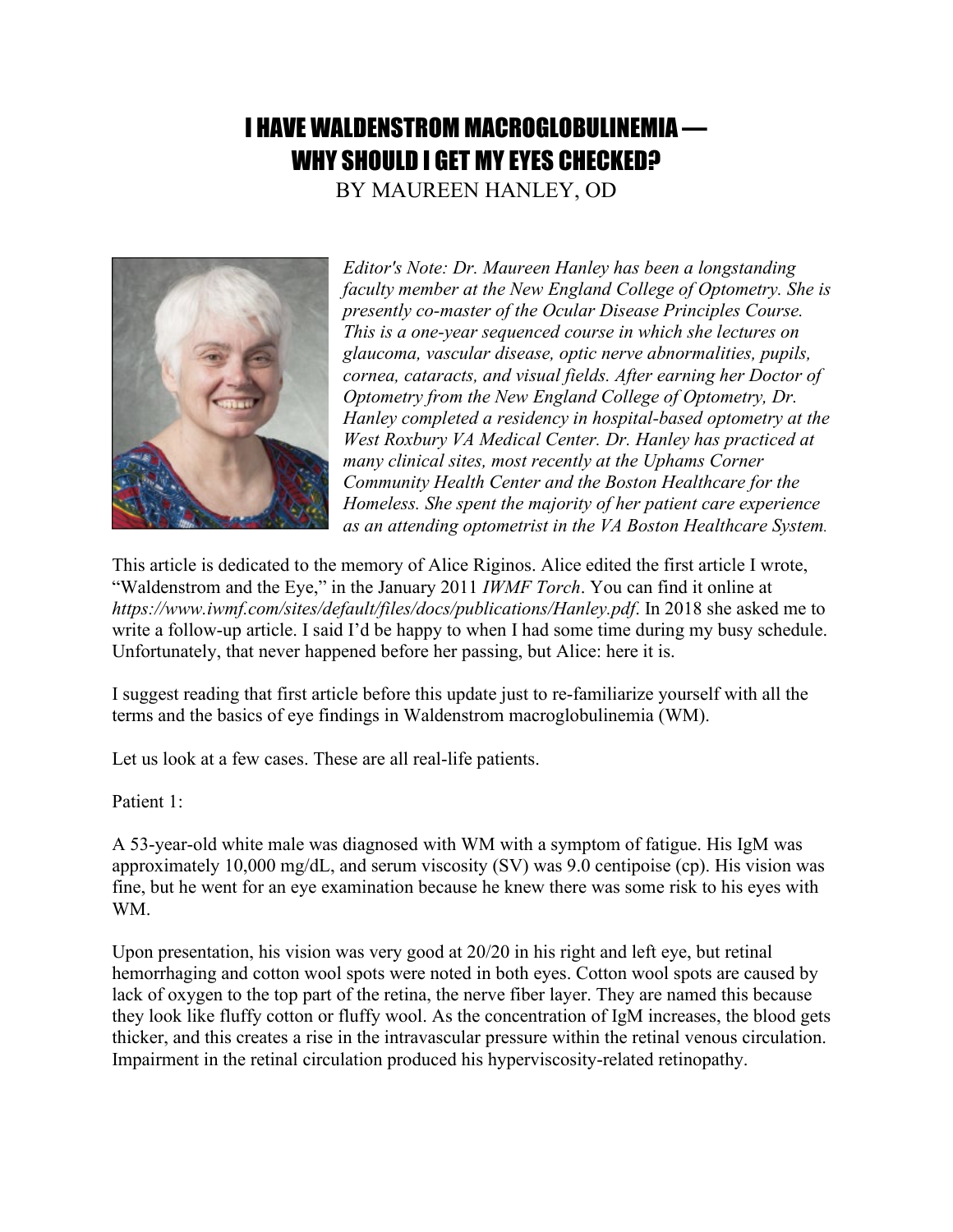

Figure 1. Right eye.

Note the retinal hemorrhaging (a) and cotton wool spots

(b) in both eyes in Figures 1 and 2. The vision is still good

because the macula region (the area in the black circle) is

clear of retinopathy. The patient had retinal problems, but

as he was asymptomatic, he was unaware of them.

Six weeks and five plasmapheresis treatments after Patient 1's first eye examination, his IgM had temporarily lowered to 2,600 mg/dL. You can see the large improvement in his retinal findings in Figures 3 and 4. Note that the diameter of the retinal veins (the darker colored vessels) are thinner and the amount of hemorrhaging is considerably less.



Figure 3. Right eye before plasmapheresis on left and six weeks after plasmapheresis on right.



Figure 4. Left eye before plasmapheresis on left and six weeks after plasmapheresis on right.



Figure 5. This is the OCT scan of Patient 1's macula. It has normal shape and contour.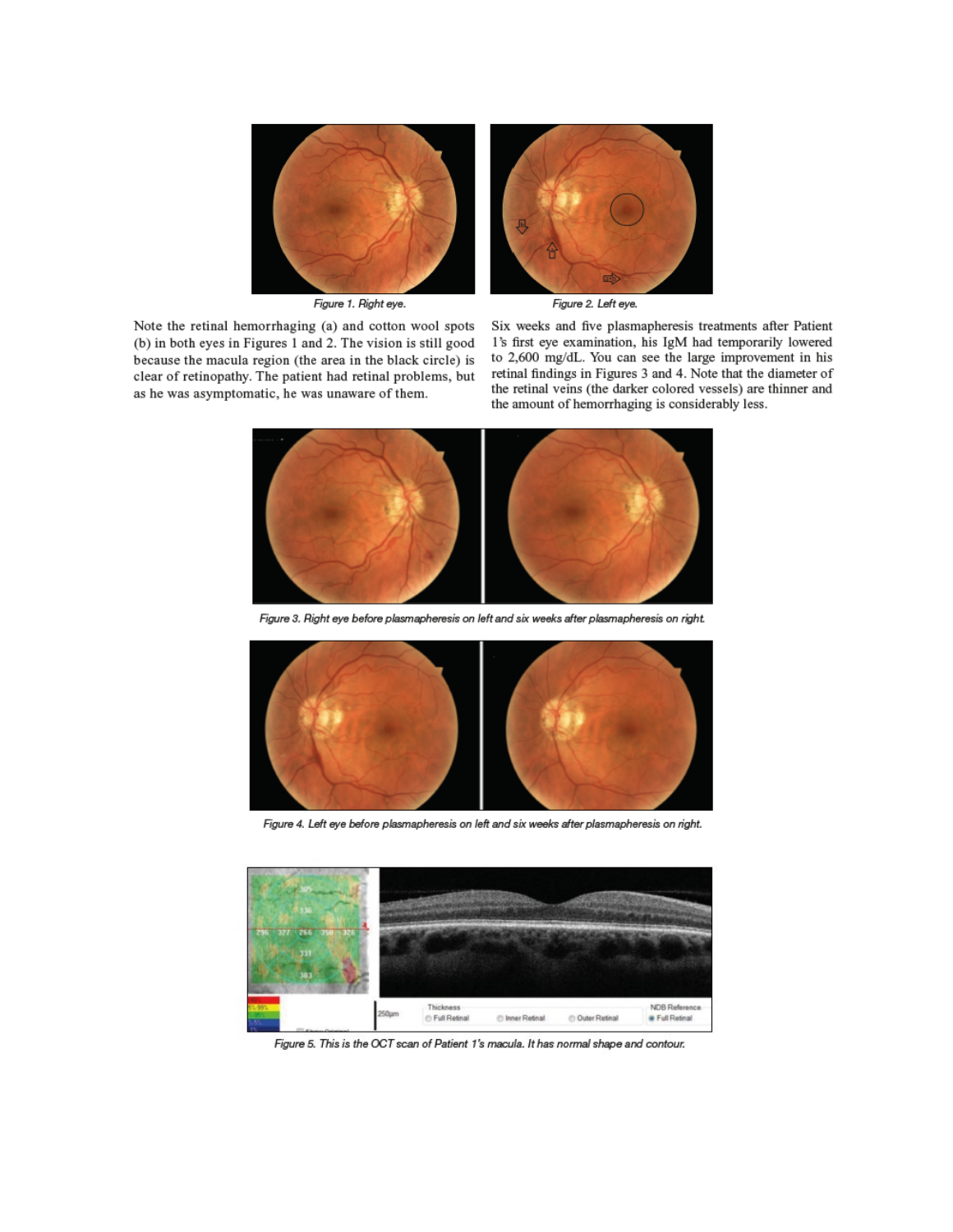

Figure 6. This is the OCT scan of Patient 1's optic nerve. The original left eye scan is on the left, and the one six weeks later is on the right.

Optical coherence tomography (OCT) is a non-invasive imaging test. OCT uses light waves to take cross-sectional pictures of your retina. It takes less than a minute per eye to get a wonderful image of the deep structures in the eye.

Although the OCT scan of the macula region in Figure 5 was fine at his first eye examination, the OCT scan of Patient 1's optic nerve in Figure 6 showed a serous detachment adjacent to the optic nerve, which was markedly improved after six weeks.

So we ask, what did this patient gain from having an eye examination? If he had not had treatment for WM, his eyes could have developed a full blown central retinal vein occlusion, possibly resulting in permanent vision loss. Lowering the serum viscosity decreased the stagnation of blood in the retinal vessels and allowed the hemorrhages to reabsorb before permanent damage could result.

## Patient 2:

This 62-year-old white male with no prior diagnosis of WM went to his optometrist for a routine eye examination for a new pair of glasses. To the patient's surprise, upon dilating his eyes the optometrist saw hemorrhages in the periphery of his retinas as seen in Figures 7a and 7b. The optometrist was able to see the hemorrhages on the wide field Optomap—a camera used to image the peripheral retina. When an eye doctor sees peripheral retinal hemorrhaging, WM is not the first thing that comes to mind. Diabetes, anemia, and carotid issues are usually the primary causes for peripheral hemorrhaging in a 62-year-old male. The eye doctor called the patient's primary doctor to discuss the patient's findings, and routine testswere ordered to determine the cause.

These tests include checking blood pressure, a CBC with differential, fasting blood sugar levels, hemoglobin A1C, sedimentation rate, C reactive protein, a cholesterol panel, and usually a basic metabolic panel looking at renal, liver, heart, and bone function. If those come back normal, we think of a second line of testing, which usually includes inflammatory markers, coagulation markers, serum electrophoresis, and possibly a carotid Doppler test. Which tests we order really depend on the patient. Certainly, each doctor may have a different order of testing or may order additional tests.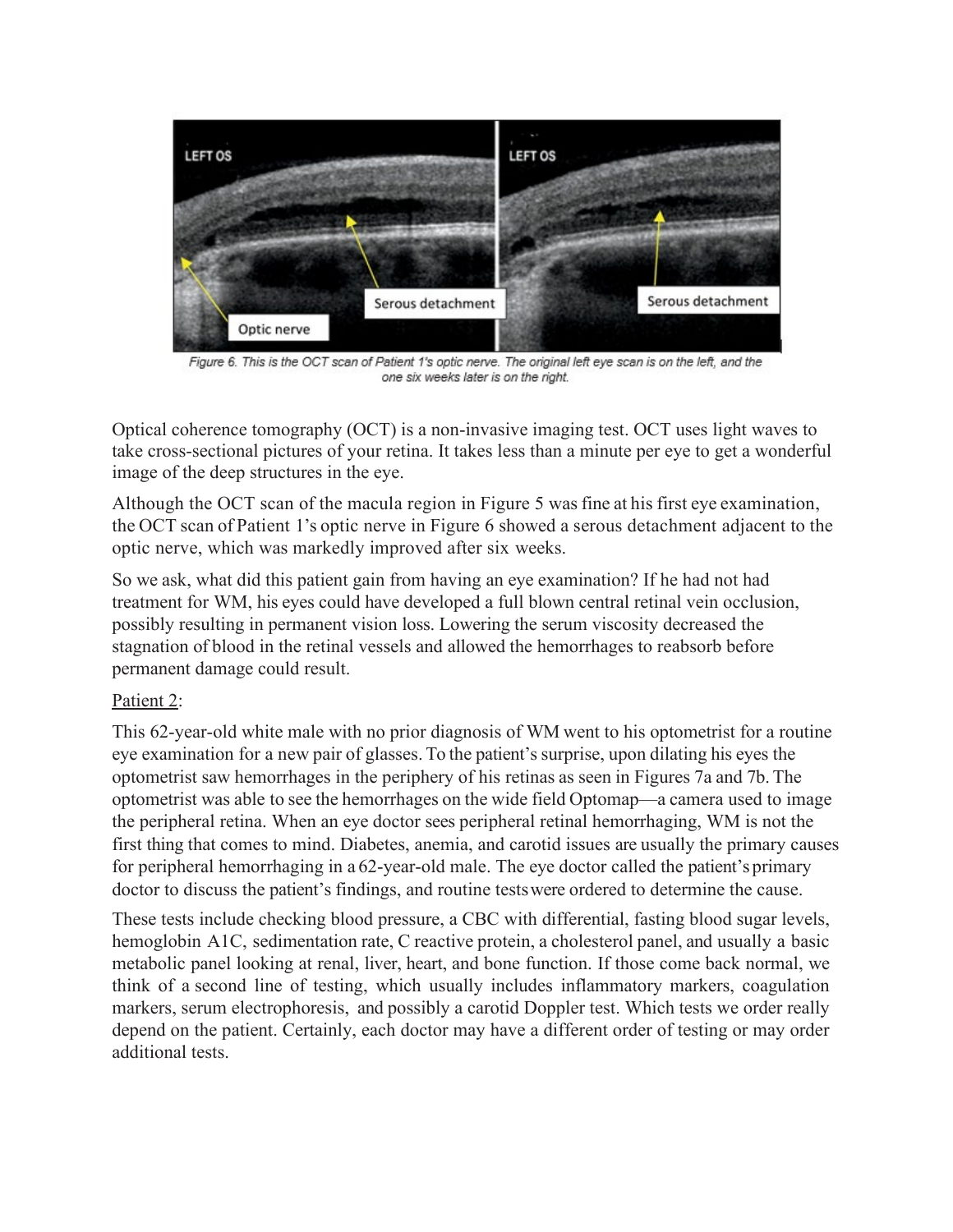



Figure 7a. Qptoman of Patient 2 with hemorrhage in the far periphery.

Figure 7b. Same patient but using a special autofluorescence filter

Naturally we ask about trauma and if the patient is on any medications associated with retinal hemorrhaging, like interferon and anticoagulants. This patient had all these tests and theywere normal—until the serum protein electrophoresis was performed, and it was discovered that the patient had an IgM of 5,600 mg/dL. After a bone marrow biopsyconfirmed the diagnosis, the patient was treated for WM.

Going for an eye exam helped him get diagnosed and treated beforemore serious problemswith hyperviscosity could occur.

Patients 1 and 2 both had high IgM and high serumviscosity. Normal serum viscosity (SV) is 1.4-1.8 cp. For reference, the SV of water is 1.



Figure 8. WM patient with WM maculopathy. Note how this does not look like the normal macula in Figure 5.

Marcel Menke (Menke et al., 2006) showed that retinopathy has been noted in patients with SV as low as 2.1 cp, but on average the peripheral retinal hemorrhages and dilated vessels were noted with a mean IgM 5,442 mg/dL and mean SV of 3.1 cp. Retinopathy in the posterior pole (the area where the macula and optic nerve rest) had a mean IgM of 8,515 mg/ dL and a mean SV of 5.6 cp. The conclusion was: onaverage the higher your IgM, the greater your chances of having retinopathy.

In Menke's study the highest IgM reported without retinopathy was approximately  $5,500$  mg/dL.

All WM patients are different. There are patients who can have IgMs above  $6,000 \text{ mg/dL}$ , and we have not been able to detect retinopathy even with scleral depression of the peripheral retina.

You may ask, what has changed since 2011 when the first *Torch* article on WM and the eyes was written?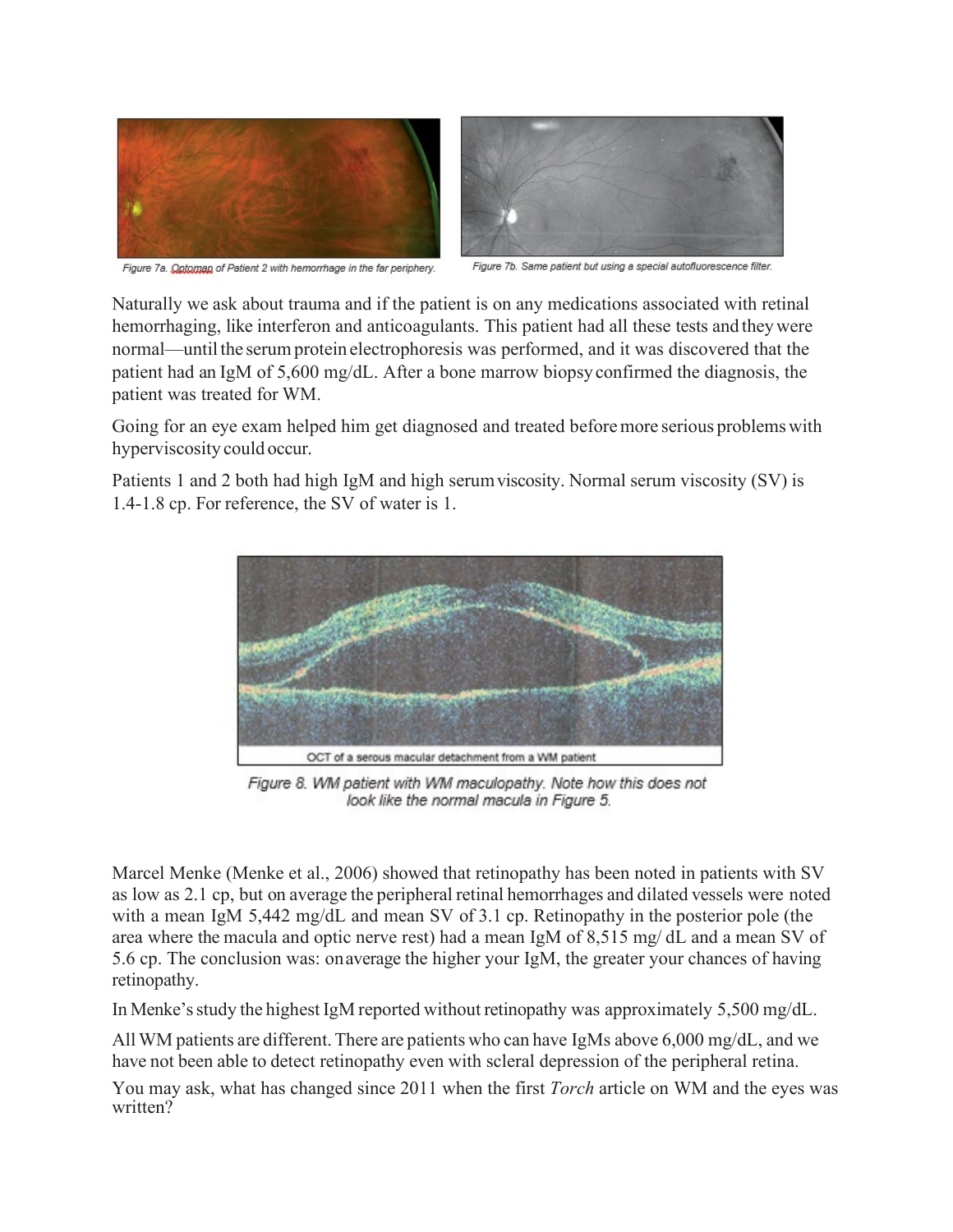- 1. The basics are still the same, but ocular imaging has greatly improved, and OCT is now present in almost all eye care practitioners' offices. The image quality of these diagnostic tests has also greatly improved, though scleral depression isstill the best way to see the most peripheral of retinal hemorrhages.
- 2. The maculopathy of WM can cause a serous detachment in the macula and lead to moderate or severe vision loss. Compared to ten years ago, many more cataract surgeons are doing OCT of the macula on their pre-op exams for cataract surgery.Certainly, every cataract patient with WM should have an OCT of the macula to make sure that vision loss is from the cataract and not from WM maculopathy. This maculopathyis very hard to detect unless you have an OCT, and occasionally it can occur with few or no hemorrhages.

It is my professional opinion that all WM patients with elevated IgM, certainly above 3,000 mg/dL, should have an OCT of the macular region, especially if they have unexplained visual acuity loss. The best way to treat WM maculopathy is to treat WM.

- 3. Bortezomib (Velcade), a proteasome inhibitor, was thought to be associated with meibomian gland dysfunction. Meibomian glands are located in the eyelids, and their openings or orifices are along the rims of the eyelids. The glands produce an oily/lipid substance that helps prevent evaporation of the eye's tear film. We now know that Velcade causes a marked increase in chalazions (bumps on the eyelid caused by blocked meibomian glands) and blepharitis (inflammation of the eyelids). Some patients WM retinopathy and/or WM maculopathy have been treated with anti-vascular endothelium growth factor (anti-VEGF) intra-vitreal injections, such as bevacizumab (Avastin). The literature shows mixed results; some patients have had fair results, but others have been totally refractory. Treating the WM itself remains the first-line treatment when it comes to WM-related retinopathy.
- 4. A retrospective study in Sweden by Kari Hemminki (Hemminki et al., 2016) confirmed that WM patients have a higher incidence of glaucoma (2.1 times) and cataracts (1.85 times), something that was always suspected but not actually confirmed.
- 5. Many WM patients also suffer from dry eye, and there are now many more treatments and diagnostic tests for this condition.
- 6. We also know a lot more about Bing Neel syndrome (occurring in about 1% of WM patients), a condition in which the WM cells invade the central nervous system (the brain and spinal cord). Eye doctors are more frequently watching for signs and symptoms of Bing Neel, including optic atrophy, facial nerve problems, eye movement problems, and neurological visual field defects.

As I am writing this, we are in the middle of a COVID-19 pandemic, and conjunctivitis can be a first sign of COVID-19, or the red eye can be "regular old" conjunctivitis. So, mylast bit of advice is for everyone to stay safe and call your eye doctor if you have any ocular problems.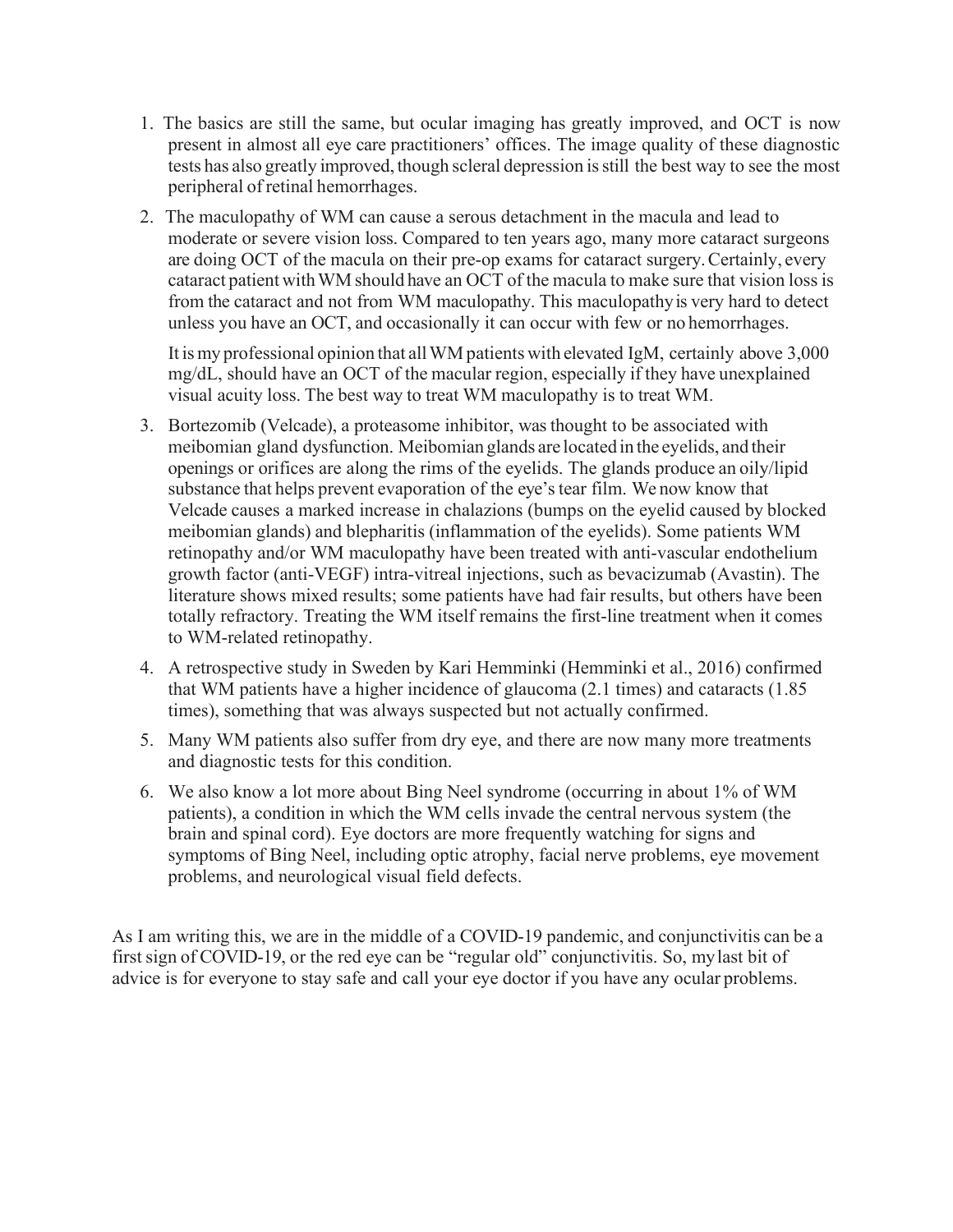## REFERENCES

Alexander, P, et al. "Bilateral Simultaneous Central Retinal Vein Occlusion Secondary to Hyperviscosity in Waldenstrom's Macroglobulinaemia." *Eye*, vol. 22, no. 8, 2008, pp. 1089– 1092., doi:10.1038/eye.2008.193.

Ashton, N., et al. "Ocular Pathology in Macroglobulinaemia." *The Journal of Pathology and Bacteriology*, vol. 86, no. 2, 1963, pp. 453–461., doi:10.1002/path.1700860220.

Ayanniyi, Abdulkabir A., et al. "Blinding Bilateral Hyperviscosity Retinopathy in a 43-Year-Old Nigerian Male with Lymphoplasmacytic Lymphoma: A Case Report and Management Challenges." *Case Reports in Oncological Medicine*, vol. 2014, 5 May 2014, pp. 1–4., doi:10.1155/2014/567632.

Baker, Paul S., et al. "Serous Macular Detachment in Waldenstrom Macroglobulinemia: A Report of Four Cases." *American Journal of Ophthalmology*, vol. 155, no. 3, 2013, pp. 448–455., doi:10.1016/j.ajo.2012.09.018.

Besirli, Cagri G., and Mark W. Johnson. "Immunogammopathy Maculopathy Associated With Waldenstrom Macroglobulinemia Is Refractory To Conventional Interventions For Macular Edema." *Retinal Cases & Brief Reports*, 2013, p. 1., doi:10.1097/icb.0b013e31828ef0dc.

Blau-Most, Michal et al. "Bilateral simultaneous central retinal vein occlusion in hyperviscosity retinopathy treated with systemic immunosuppressive therapy only." *American Journal of Ophthalmology case reports* vol. 12 49-51. 29 Aug. 2018, doi:10.1016/j.ajoc.2018.08.006

Brolly, Aurelie, et al. "Pseudovitelliform Subfoveal Deposit in Waldenstrom's Macroglobulinemia." *Case Reports in Ophthalmology*, vol. 3, no. 2, 2012, pp. 236–239., doi:10.1159/000339988.

Castillo, Jorge J., et al. "Recommendations for the Diagnosis and Initial Evaluation of Patients with Waldenstrom Macroglobulinaemia: A Task Force from the 8th International Workshop on Waldenstrom Macroglobulinaemia." *British Journal of Haematology*, vol. 175, no. 1, 2016, pp. 77–86., doi:10.1111/bjh.14196.

Charles, Ks, et al. "Ophthalmic Manifestations of Haematological Disorders." *West Indian Medical Journal*, vol. 62, no. 1, 2013, pp. 99–103., doi:10.7727/wimj.2011.218.

Clarke, M P, et al. "Contrast Sensitivity and Pattern ERG in Waldenstrom's Macroglobulinaemia." *Eye*, vol. 1, 1987, pp. 750–753.

Coimbra, Susana, et al. "Waldenstrom's Macroglobulinemia - a Review." *Rev Assoc Med Bras*, vol. 60, no. 5, 2014, pp. 490–499., doi:10.1590/1806-9282.60.05.019.

Cordido, Manuel, et al. "Dry Eye in Waldenstrom's Macroglobulinemia: Improvement After Systemic Chemotherapy." *Cornea*, vol. 14, no. 2, 1995, pp. 210–211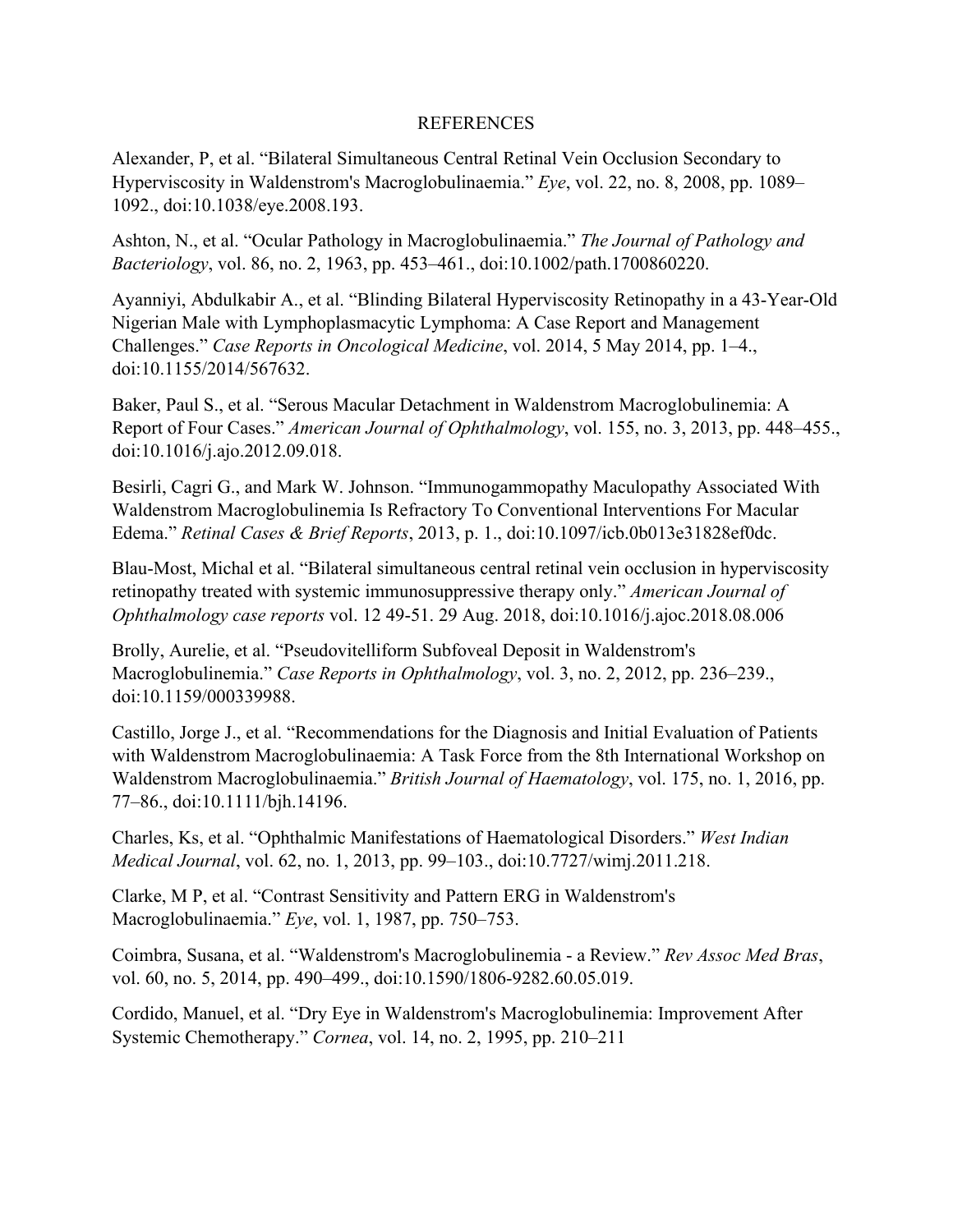Fenicia, Vito, et al. "Intravitreal Injection of Dexamethasone Implant in Serous Macular Detachment Associated with Waldenstrom's Disease." *Case Reports in Ophthalmology*, vol. 4, no. 2, 2013, pp. 64–69., doi:10.1159/000354066.

Fraunfelder,FW , HK Yang "Bortezomib Therapy and Eyelid Chalazion" - JAMA ophthalmology, 2016 - jamanetwork.com.

Gavriatopoulou, Maria et al. "Treatment of Bing-Neel syndrome with first line sequential chemoimmunotherapy: A case report." *Medicine* vol. 98,44 (2019): e17794. doi:10.1097/MD.0000000000017794.

Hemminki, Kari et al. "The Incidence of Senile Cataract and Glaucoma is Increased in Patients with Plasma Cell Dyscrasias: Etiologic Implications." *Scientific reports* vol. 6 28500. 22 Jun. 2016, doi:10.1038/srep28500

Ho, Allen C, et al. "Unusual Immunogammopathy Maculopathy." *Ophthalmology*, vol. 107, no. 6, 2000, pp. 1099–1103., doi:10.1016/s0161-6420(00)00118-4.

Jacoby, Stine, et al. "Nodular Amyloidosis of All Four Eyelids: First Presenting Symptom of Waldenstrom Macroglobulinaemia." *Acta Ophthalmologica*, vol. 92, no. 4, 2013, pp. 392–393., doi:10.1111/aos.12152.

Kim, Jane S., et al. "Waldenstrom's Macroglobulinemia Masquerading As Birdshot Chorioretinopathy." Retinal Cases & Brief Reports, vol. 11, no. 2, 2017, pp. 152–155., doi:10.1097/icb.0000000000000316.

Kim, Woojin & Kweon, Euiyong. "Hyperviscosity-Related Retinopathy in Waldenström's Macroglobulinemia." *The New England Journal of Medicine*. 374:73, January 7, 2016, DOI: 10.1056/NEJMicm1501103

Klapper, Stephen R, et al. "Ptosis in Waldenstrom's Macroglobulinemia." American Journal of Ophthalmology, vol. 126, no. 2, Aug. 1998, p. 315.

Knox, C Michele, et al. "Vitreitis and Waldenstrom's Macroglobulinemia." American Journal of Ophthalmology, vol. 126, no. 2, Aug. 1998, pp. 314–315.

Koutsandrea, Chryssanthi, et al. "Peripheral Capillary Non-Perfusion in Asymptomatic Waldenstrom's Macroglobulinemia." BMC Ophthalmology, vol. 10, no. 1, 2010, doi:10.1186/1471-2415-10-30.

Krishnan, K, and P T Adams. "Bilateral Orbital Tumors and Lacrimal Gland Involvement in Waldenstrom's Macroglobulinemia." European Journal of Haematology, vol. 55, 1995, pp. 205– 206.

Kudo, Naoko, et al. "Waldenstrom's Macroglobulinemia: A Report of Two Cases, One with Severe Retinopathy and One with Renal Failure." Case Reports in Hematology, vol. 2017, 2017, pp. 1–6., doi:10.1155/2017/3732902.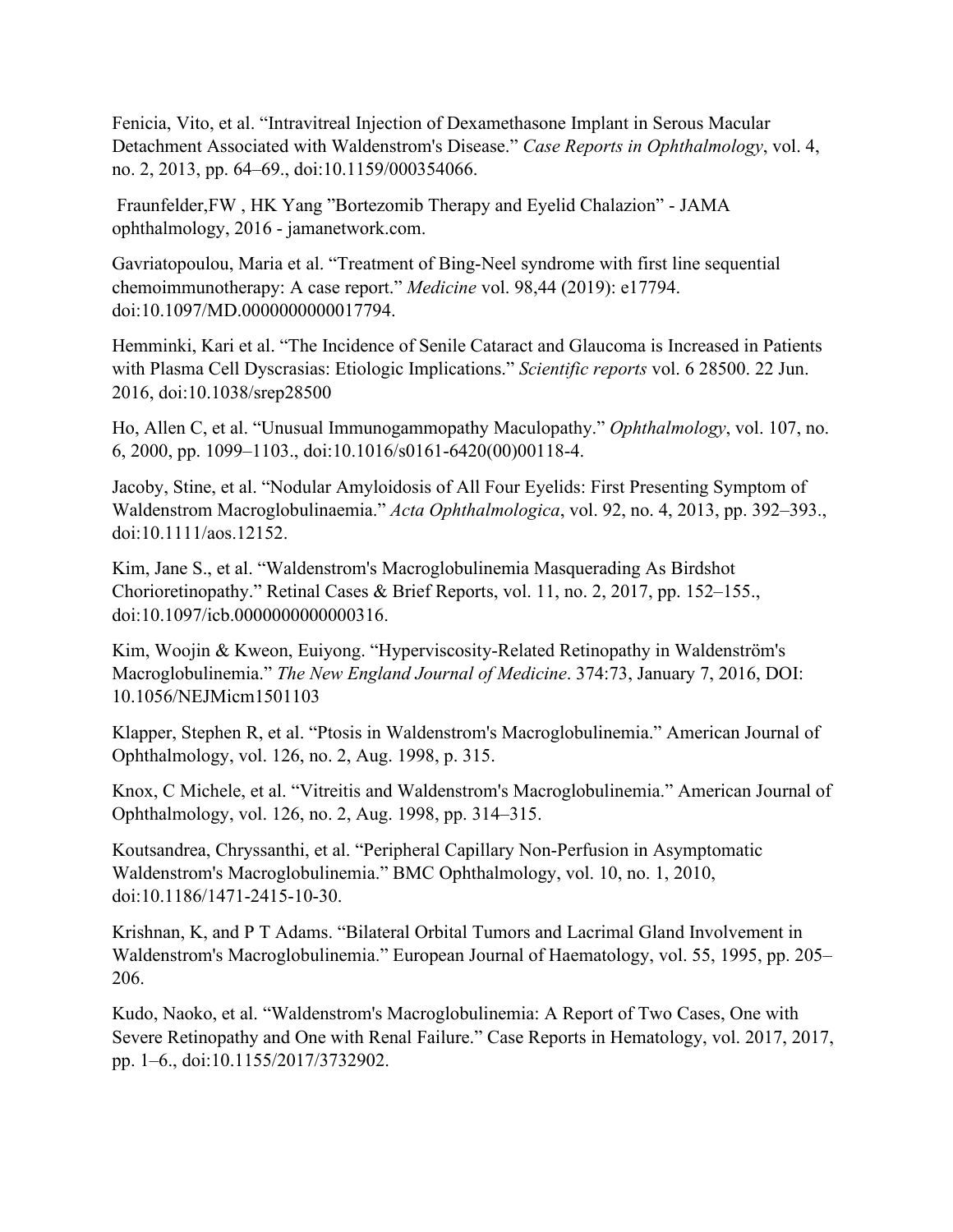Kumar, Sushil, et al. "Bilateral Orbital Tumor Formation and Isolated Facial Palsy in Waldenstrom's Macroglobulinemia." International Ophthalmology, vol. 26, 16 Feb. 2007, pp. 235–237., doi:10.1007/s10792-007-9037-x.

Li, Wenhua, et al. "Bilateral Choroidal Detachment in Waldenstrom Macroglobulinemia." JAMA Ophthalmology, vol. 133, no. 6, 2015, p. 715., doi:10.1001/jamaophthalmol.2015.64.

Liu, Yingna, et al. "A Man with Paraneoplastic Retinopathy plus Small Fiber Polyneuropathy Associated with Waldenstrom Macroglobulinemia (Lymphoplasmacytic Lymphoma): Insights into Mechanisms." Ocular Immunology and Inflammation, vol. 23, no. 5, 2014, pp. 405–409., doi:10.3109/09273948.2014.884599.

Monique C. Minnema,"Guideline for the diagnosis, treatment and response criteria for Bing-Neel syndrome" Haematologica. 2017 Jan; 102(1): 43–51. doi: 10.3324/haematol.2016.147728

Manor, Riri S. "Waldenstrom Macroglobulinemia Mimicking Temporal Arteritis." Journal of Neuro-Ophthalmology, vol. 35, no. 3, 2015, p. 329., doi:10.1097/wno.0000000000000263.

Menke, Marcel N., et al. "Effect of Plasmapheresis on Hyperviscosity-Related Retinopathy and Retinal Hemodynamics in Patients with Waldenstrom's Macroglobulinemia." Investigative Opthalmology & Visual Science, vol. 49, no. 3, 2008, p. 1157., doi:10.1167/iovs.07-1254.

Menke, Marcel N. "Hyperviscosity-Related Retinopathy in Waldenstrom Macroglobulinemia." Archives of Ophthalmology, vol. 124, no. 11, 2006, p. 1601., doi:10.1001/archopht.124.11.1601.

Orellana, Juan. "Ocular Manifestations of Multiple Myeloma, Waldenstrom's Macroglobulinemia and Benign Monoclonal Gammopathy." Survey of Ophthalmology Volume 26, Issue 3, November–December 1981, Pages 157-169

Ozturk, N., et al. "Paraneoplastic Retinopathy and Optic Neuropathy with Waldenstrom Macroglobulinemia." Acta Ophthalmologica, vol. 94, 2016, doi:10.1111/j.1755-3768.2016.0584.

Pelino, Carlo J. "A Hematological Malignancy." Review of Optometry, 18 Nov. 2009, www.reviewofoptometry.com/article/a-hematological-malignancy.

Pilon, Andrew F., et al. "Bilateral, Persistent Serous Macular Detachments With Waldenstrom's Macroglobulinemia." Optometry and Vision Science, vol. 82, no. 7, 2005, pp. 573–578., doi:10.1097/01.opx.0000171333.64652.a4.

Pinna, Antonio, et al. "Bilateral Optic Disc Swelling as the Presenting Sign of Waldenstrom's Macroglobulinaemia." Acta Ophthalmologica Scandinavica, vol. 81, no. 4, 2003, pp. 413–415., doi:10.1034/j.1600-0420.2003.00106.x.

Rajkumar, Namratanonavinakere, et al. "Retinal Detachment as the Inaugural Manifestation in Waldenstrom's Macroglobulinemia." Clinical Cancer Investigation Journal, 2015, doi:10.4103/2278-0513.154536.

Ranchod, Tushar M., et al. "Waldenstrom Macroglobulinemia of the Orbit." Ophthalmic Plastic & Reconstructive Surgery, vol. 24, no. 1, 2008, pp. 76–77., doi:10.1097/iop.0b013e318160dfcc.